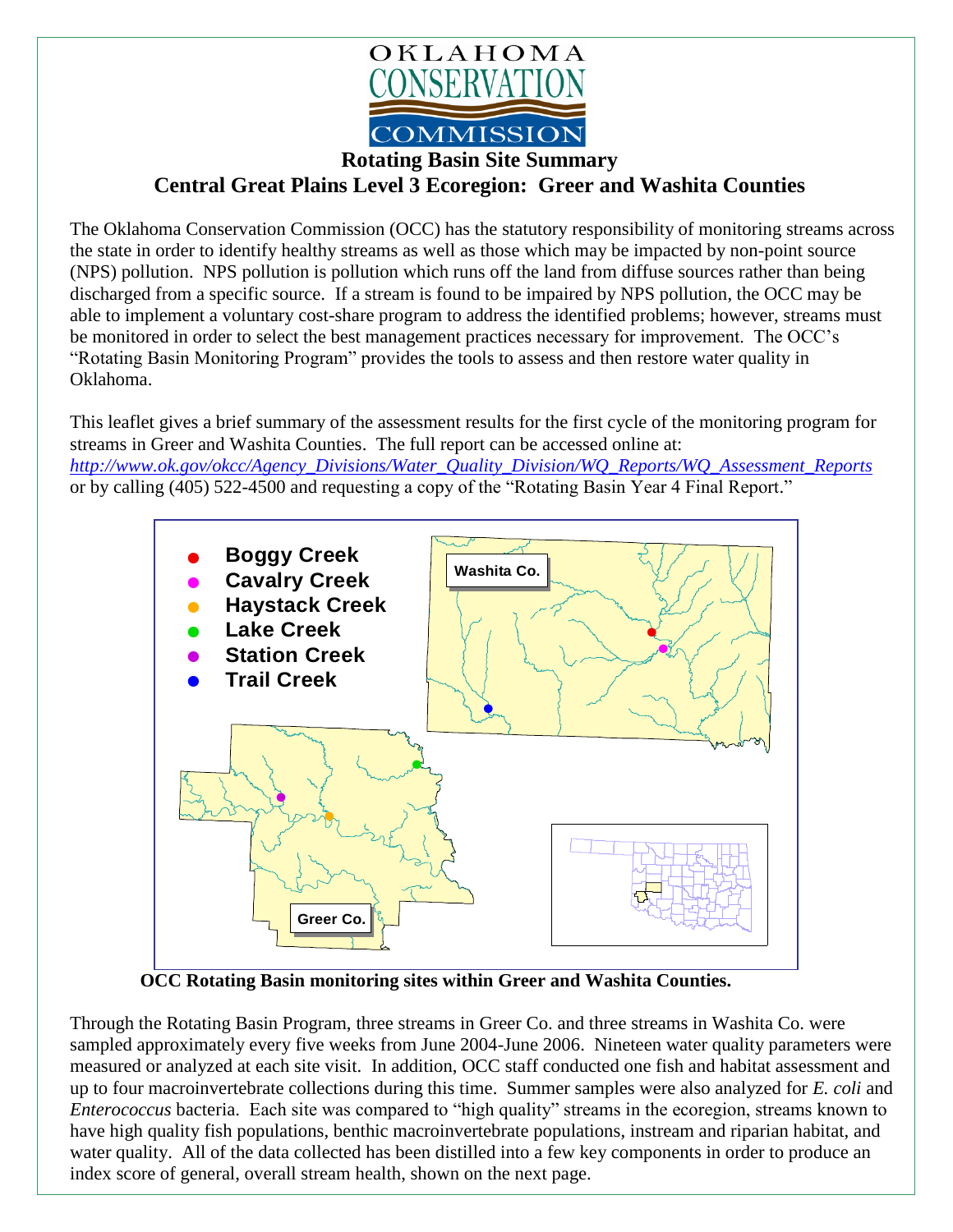**Summary of general stream health as determined by comparison to high quality streams in the Central Great Plains ecoregion and by assessment using Oklahoma State Water Quality Standards†.**

| moderate<br>good<br>poor                                 | o<br><b>Good</b>                   |                              | <b>Moderate</b>      |                                |                              | <b>Poor</b>                     |
|----------------------------------------------------------|------------------------------------|------------------------------|----------------------|--------------------------------|------------------------------|---------------------------------|
|                                                          | <b>Cavalry</b><br><b>Creek</b>     | <b>Trail</b><br><b>Creek</b> | Lake<br><b>Creek</b> | <b>Station</b><br><b>Creek</b> | <b>Boggy</b><br><b>Creek</b> | <b>Haystack</b><br><b>Creek</b> |
| <b>Overall Stream Health</b>                             | 49                                 | 47                           | 43                   | 43                             | 35                           | 25                              |
| Phosphorus                                               | 5                                  | 5                            | 5                    | 5                              | 5                            | 5                               |
| Nitrogen                                                 | 5                                  | 5                            | 5                    | 5                              | 5                            | 5                               |
| Ammonia                                                  | 5                                  | 5                            | 5                    | 5                              | 5                            | $\overline{5}$                  |
| Dissolved Oxygen                                         | 5                                  | 5                            | 5                    | 5                              | 5                            | 5                               |
| pH                                                       | 5                                  | 5                            | 5                    | 5                              | 5                            | 5                               |
| Turbidity                                                | 5                                  | 5                            | 5                    | 5                              | 5                            | $-5$                            |
| Salts (chloride, sulfate, TDS)                           | 5                                  | 5                            | 5                    | 5                              | $-5$                         | $-5$                            |
| Fish                                                     | 3                                  | 5                            | 5                    | $\overline{3}$                 | 5                            | 5                               |
| Macroinvertebrates                                       | 3                                  | $\overline{3}$               | $\overline{3}$       | 5                              | 5                            | 5                               |
| Instream/Riparian Habitat                                | 5                                  | 1                            | 5                    | 5                              | 5                            | $\overline{5}$                  |
| Bacteria                                                 | 3                                  | $\overline{3}$               | $-5$                 | $-5$                           | $-5$                         | $-5$                            |
|                                                          | Scale of 1-5 with 5 being the best |                              |                      |                                |                              |                                 |
| KEY:<br>1=significantly lower than high quality sites    |                                    |                              |                      |                                |                              |                                 |
| 3=not as good as high quality sites but not impaired     |                                    |                              |                      |                                |                              |                                 |
| 5=equal to or better than high quality sites in the area |                                    |                              |                      |                                |                              |                                 |
| -5=impaired by state standards                           |                                    |                              |                      |                                |                              |                                 |

**Boggy Creek (OK310830-03-0100C):** This stream is on the state's 303(d) list† as impaired for sulfates, an indicator of high mineral content, and for bacteria. All other values were good.

**Cavalry Creek (OK310830-03-0070D):** This stream is not impaired and is comparable to high quality sites in the ecoregion for most parameters. The fish and macroinvertebrates were not as good as the high quality streams in the ecoregion, but they were not significantly worse. The bacteria were elevated but not high enough for impairment.

**Haystack Creek (OK311800-00-0040D):** This stream is on the state's 303(d) list† as impaired for sulfates, bacteria, and turbidity.

Lake Creek (OK311510-01-0040D): This stream is impaired for bacteria<sup>†</sup>, as are many streams across the state. The macroinvertebrate community was slightly impaired relative to high quality streams in the ecoregion. All other values were good.

**Station Creek** (OK311800-00-0060G): This stream is impaired for bacteria<sup>†</sup>, as are many streams across the state. The fish were not as good as the high quality streams in the ecoregion, but they were not significantly worse. All other values were good.

**Trail Creek (OK311500-03-0070D):** This stream is not impaired and is comparable to high quality sites in the ecoregion for most parameters. The habitat was significantly worse that high quality sites in the ecoregion, and the macroinvertebrates were slightly impaired relative to high quality streams in the ecoregion. All other parameters were good.

*† The use of Oklahoma Water Quality Standards to assess streams and the 2008 results are described in the DEQ's 2008 Integrated Report, accessible online at http://www.deq.state.ok.us/wqdnew/305b\_303d/2008\_integrated\_report\_entire\_document.pdf*